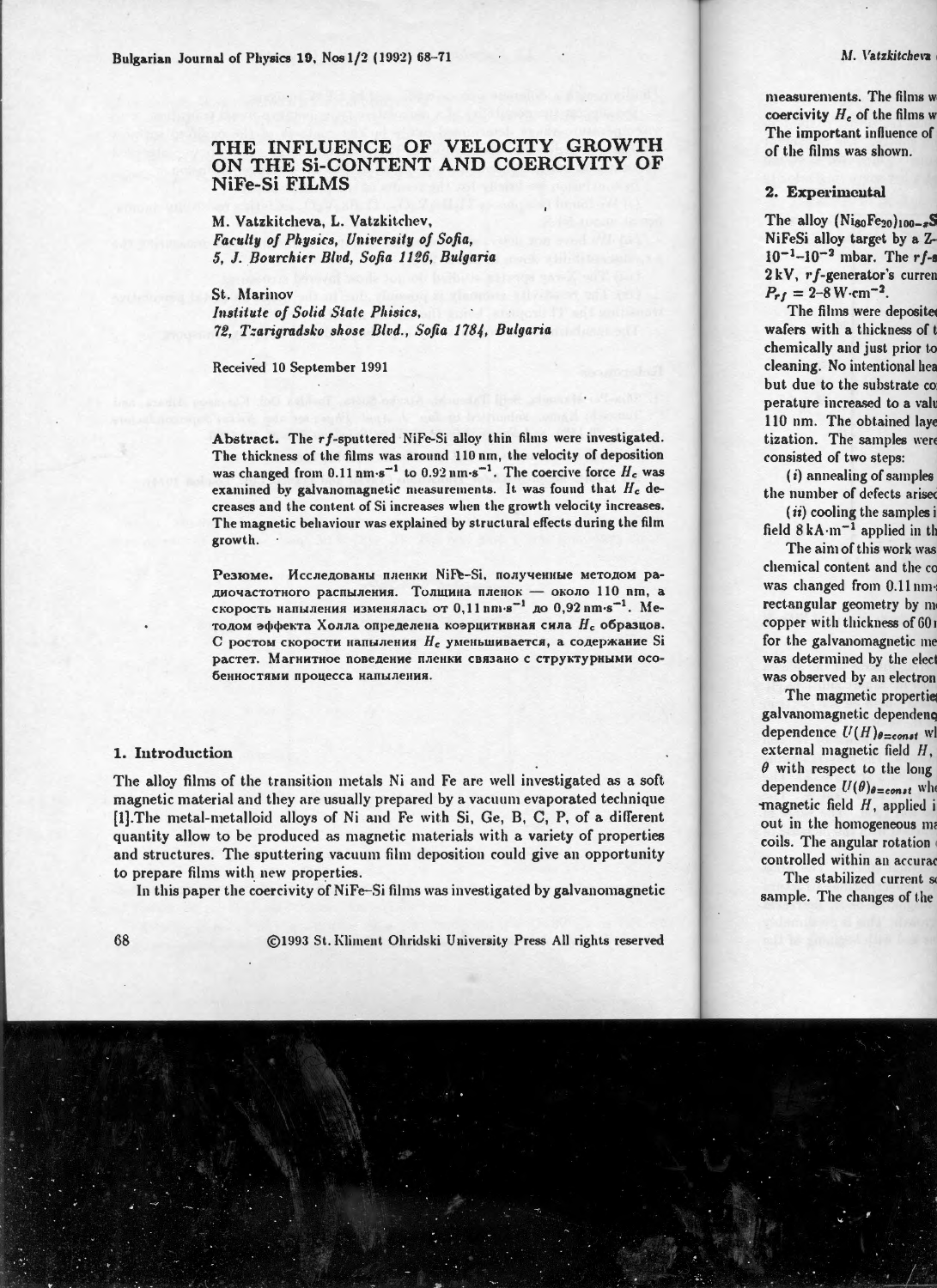measurements. The films were prepared by  $rf$ -magnetron sputtering method. The coercivity  $H_c$  of the films was measured as a function of the velocity of deposition. The important influence of this technological parameter of the magnetic properties of the films was shown

# 2. Experimental

The alloy (NigoFe<sub>20</sub>)<sub>100-x</sub>Si<sub>x</sub> films were prepared by rf-magnetron sputtering of NiFeSi alloy target by a Z-400 Leybold-Heraeus system in Ar-plasma at pressure  $10^{-1}$ -10<sup>-2</sup> mbar. The rf-sputtering parameters were: cathode voltage  $U_{rf} = 1$ -2kV, rf-generator's current  $I_{rf} = 120-170 \text{ mA}$ , rf-power applied to the target  $P_{rf} = 2 - 8 \,\mathrm{W} \cdot \mathrm{cm}^{-2}$ .

The films were deposited onto glass substrates and onto thermally oxidized Siwafers with a thickness of the oxide around 500 nm. The substrates were cleaned chemically and just prior to the deposition an ion bombardment was used for final cleaning. No intentional heating was applied to the substrate during the deposition, but due to the substrate contact with the plasma components, the substrate temperature increased to a value of < 100°C. The thickness of the samples was about 110 nm. The obtained layers had random orientation of the easy axis of magnetization. The samples were annealed after deposition. The annealing procedure consisted of two steps:

(i) annealing of samples in  $H_2$ -atmosphere at 450° for 15 min in order to reduce the number of defects arised durung the deposition;

(*ii*) cooling the samples in  $H_2$ -atmosphere at an external homogeneous magnetic field  $8kA \cdot m^{-1}$  applied in the plane of the films [2].

The aim of this work was to find out the influence of the velocity growth  $v_g$  on the chemical content and the coercivity force of the film samples. The velocity growth was changed from  $0.11 \text{ nm} \cdot \text{s}^{-1}$  to  $0.92 \text{ nm} \cdot \text{s}^{-1}$ . The samples were prepared with rectangular geometry by means of photolithography. After that the electrodes of copper with thickness of 60 nm were evaporated. This configuration was convenient for the galvanomagnetic measurements. The chemical composition of the samples was determined by the electron microscope "Philips 515". Their crystal structure was observed by an electron diffraction using Carl Zeiss elecron microscope EF-IV.

The magmetic properties of investigated NiFe-Si films were determined by two galvanomagnetic dependences of the planar Hall effect. The first one was the field dependence  $U(H)_{\theta=const}$  where U is the planar Hall voltage at different values of external magnetic field  $H$ , applied in the film plane at different field directions  $\theta$  with respect to the long side of the sample. The second one was the angular dependence  $U(\theta)_{\theta=const}$  where U was the Hall voltage at fixed value of the planar magnetic field  $H$ , applied in different angles  $\theta$ . The measurements were carried out in the homogeneous magnetic field  $H \le 7.1$  kA m<sup>-1</sup> produced by Helmholtz coils. The angular rotation of the sample towards the magnetic field direction was controlled within an accuracy 20'.

The stabilized current source ensured a constant current density through the sample. The changes of the Hall voltage were registred by  $X-Y$  plotter [3].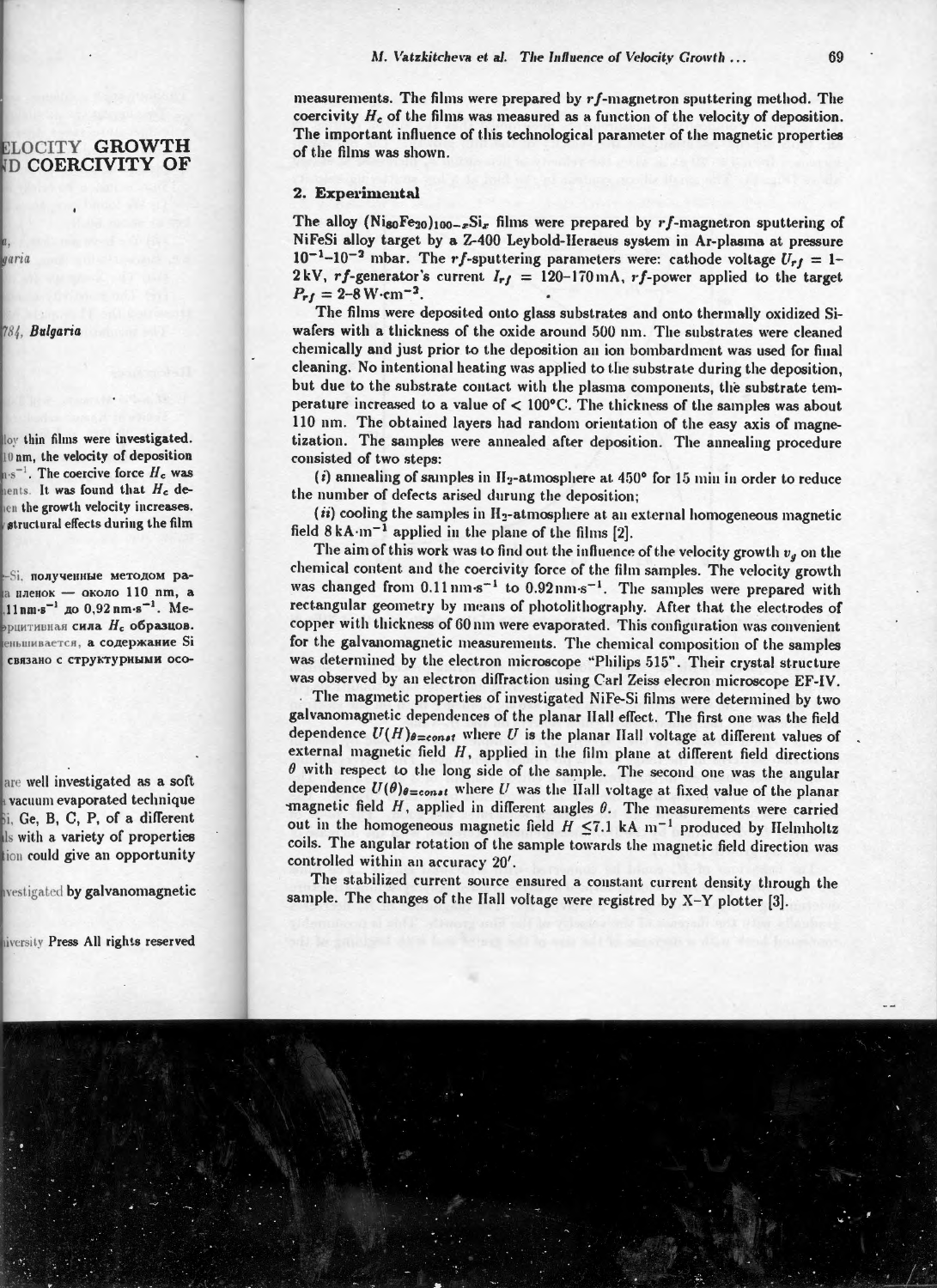#### 3. Conclusions

The chemical composition measurements determined that the silicon content in the films depend essentially on the velocity of the film growth. The Si-content increased from 3 to 29 at.% when the velocity of deposition  $v_a$  increased as stated above (Fig. 1). The small silicon content in the film at a low sputtering velocity



ere and silicon content as a function of the velocity growth of Nife Fig. 1. Co erd te films

could be explained with the lower velocity of the sputtering process of the silicon compared to the velocity of the Fe- and Ni-aputtering under the same conditions [4]. The change of the silicon composition has a strong influence both on the electron structure and on the domain walls which reflects on the  $H_c$ -value.

The crystal structure of the (NiFe)100-6Sig samples was examined by elecron diffraction patterns in the range of  $x$  as previously mentioned. The polycrystalline structure was observed in the films with a silicon content of 3 or 7.5 at.%. The samples were amorphous when the silicon content was more than 20 at.%. The adhesion between the films and the different substrates was good. The value of coercivity H<sub>c</sub> determined by the Hall measurements decreased with the increase of the velocity growth (Fig. 1.).

The behaviour of  $H<sub>e</sub>$  could be connected with structural effects. The films grown at lower sputtering velocity formed a coarse-grained polycrystalline structure determining a higher value of the coercivity  $H_c$ . The magnitude of  $H_c$  decreases gradually with the increase of the velocity of the film growth. This is presumably connected both with a decrease of the size of the grains and with begining of the